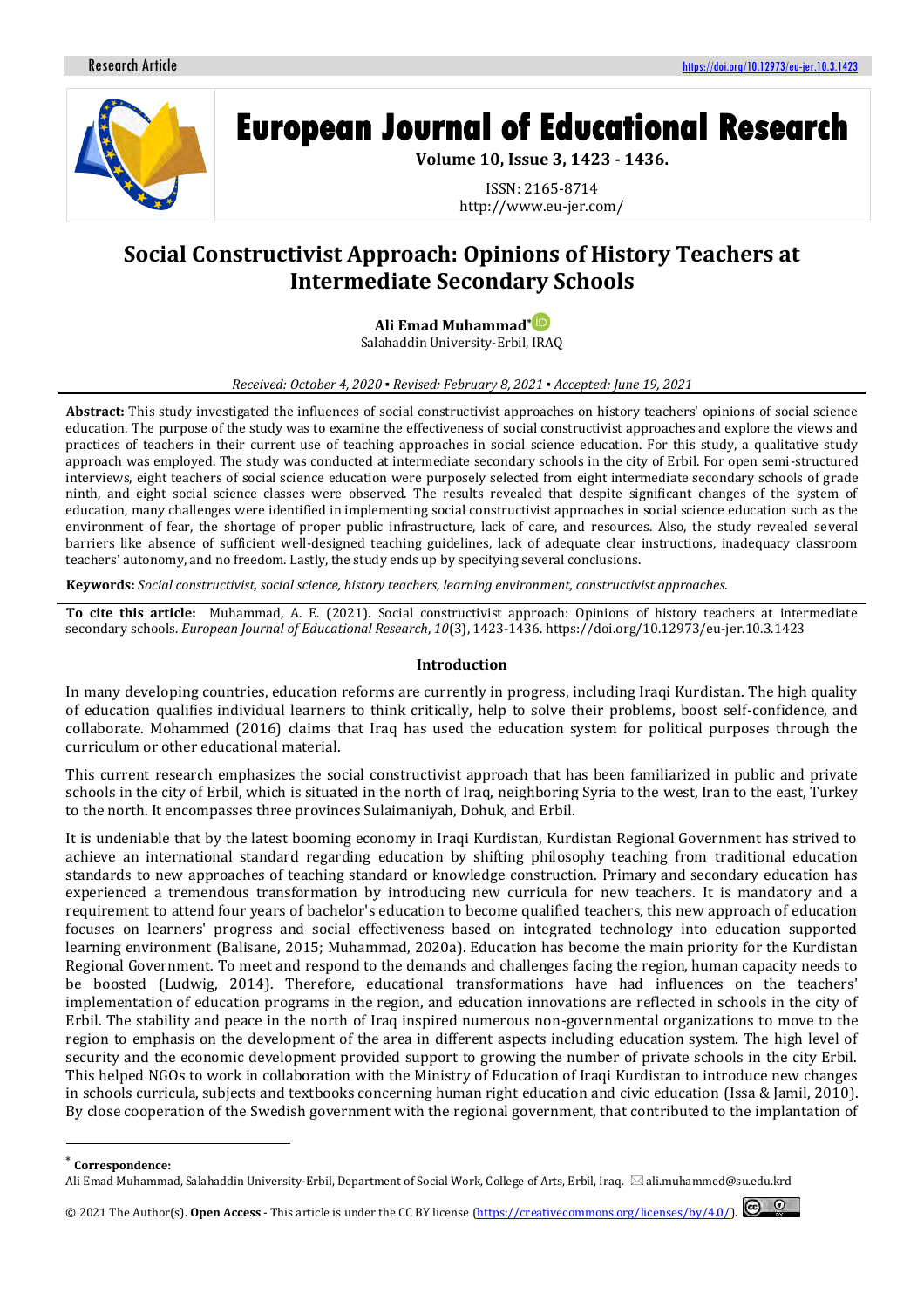Swedish system of education in this region. The Kurdistan Regional Government familiarized universal ethics and moral values such as human rights education, civic education, and democracy to the learners in the region. This collaboration enabled the government to introduce a modern image of liberal government (Mohammed, 2016). Furthermore, receiving global standards of education helps learners to be open-minded; this benefits them to know that they have the right to express different opinions. In this region, this is particularly important as there are different nationalities living in harmony together: Turkmen, Christian, and Yezidis (Darweish & Mohammed, 2018).

# **Literature Review**

Social constructivist with a multifaceted approach has broadly covered in contemporary discussions in the literature concerning teaching and learning teacher education in fostering learners' learning (Beck & Kosnik, 2006) particularly. The fundamental theoretical vision of constructivism is that the real world is the context for learners to construct their knowledge. Ontologically, the understanding reality is the original philosophy of constructivism as noted that ideas or ideals occur only in reality (Brophy, 2002). Philosophically constructivism emerges from the creation of knowledge. Idealists regard the construction of knowledge as a feature of experience, reasoning, and reflection of reality, the understanding of knowledge is then restricted to the creators engaged in the educational environment. Therefore, ontological and epistemological perspectives have led in distinct words for a practical explanation of the construction of knowledge (Mishra, 2014).

# *Social constructivist view of teacher*

In this model, instructors are presented as facilitators rather than as teachers only according to the social constructivism interpretation (Issa & Jamil, 2010). While a teacher demonstrates on the topic, a facilitator enables the student to understand the material of his or her own. The student appears to be playing a passive role in the teachers' teaching, but the student keeps playing an influential role throughout the learning experience by making it easier for the students to truly understand. According to Brophy (2002) the social constructivism emphasizes the teacher, the content, as well as the learner. This important transition in the position of a teacher means that an instructor as a facilitator must demonstrate a whole different range of skills than a teacher (Drake & Brown, 2003). A teacher assigns responses based on a pre-determined school curriculum, a facilitator offers guidance and generates a relevant social atmosphere for students to reach their response and findings; the teacher mainly offers a monolog, and the facilitator is engaged in ongoing and social dialog with the students (Kalpana, 2014).

# *The views of teachers and historical thinking as a socio-constructivist approach*

Studies have shown that teacher views influence the procedures of classrooms in several respects (Levin & Wadmany, 2006). They state that the plan for teachers to practice instructional innovation has been proved improper when the attitudes, understanding, and expectations of teachers in the creation of the program are not taken into consideration. Teachers will probably support transition if they lack beliefs, essential conversational habits, restricted on-going instruction, limited time for teaching, and lack of educational tools and equipment to help to learn (Voogt et al., 2011). Therefore, it is essential to play a role in guiding the decision making of the teachers for social constructivist teachings and learning (Levin & Wadmany, 2006).

The primary interest of Vygotsky was to research the development of construction and practice (Chaiklin, 2003) as he stressed the cultural and social framework under which the knowledge and understanding construction occurs. In this situation, historical thinking is demonstrated as a notion of socio-constructivism. The relevant question is not to emphasize the competent citizen of the community in a learning review, but instead, what is the interaction among them? (Cengiz, 2015). The earlier knowledge of historical thought processes, in particular about in-service teachers, is of particular importance for Seixas (2017). Through specifically examining their interpretations of history and their learners, history teachers acquire a more in-depth insight into how one can learn properly. Since all these components are related to their basic principles and purposes, the teacher and the students "history is a pre-inquiry whereby their understanding of the past can be influenced and transformed" (Drake & Brown, 2003).

Socio-constructivism described as a practical and comprehensive philosophy of learning that is efficient as the basis for teachers to establish a conceptual practice, including history. The review of significant historical thought, constructed educational methods, and socio-constructivist concepts and proven learning theory will serve as a way to examine and comprehend the difference regarding teaching theory and practice as teachers start their career as public school teachers in classrooms.

# *The social constructivist approaches' challenges in modern practice*

There are challenges identified by Rosenfeld and Rosenfeld (2006): Conceptual problems are deeply embedded in the attempt of the teachers to understand the complex philosophical grounds and social constructivism. In this context, it is of utmost significance to teachers to understand the notion of the social constructivist attitude to teaching before the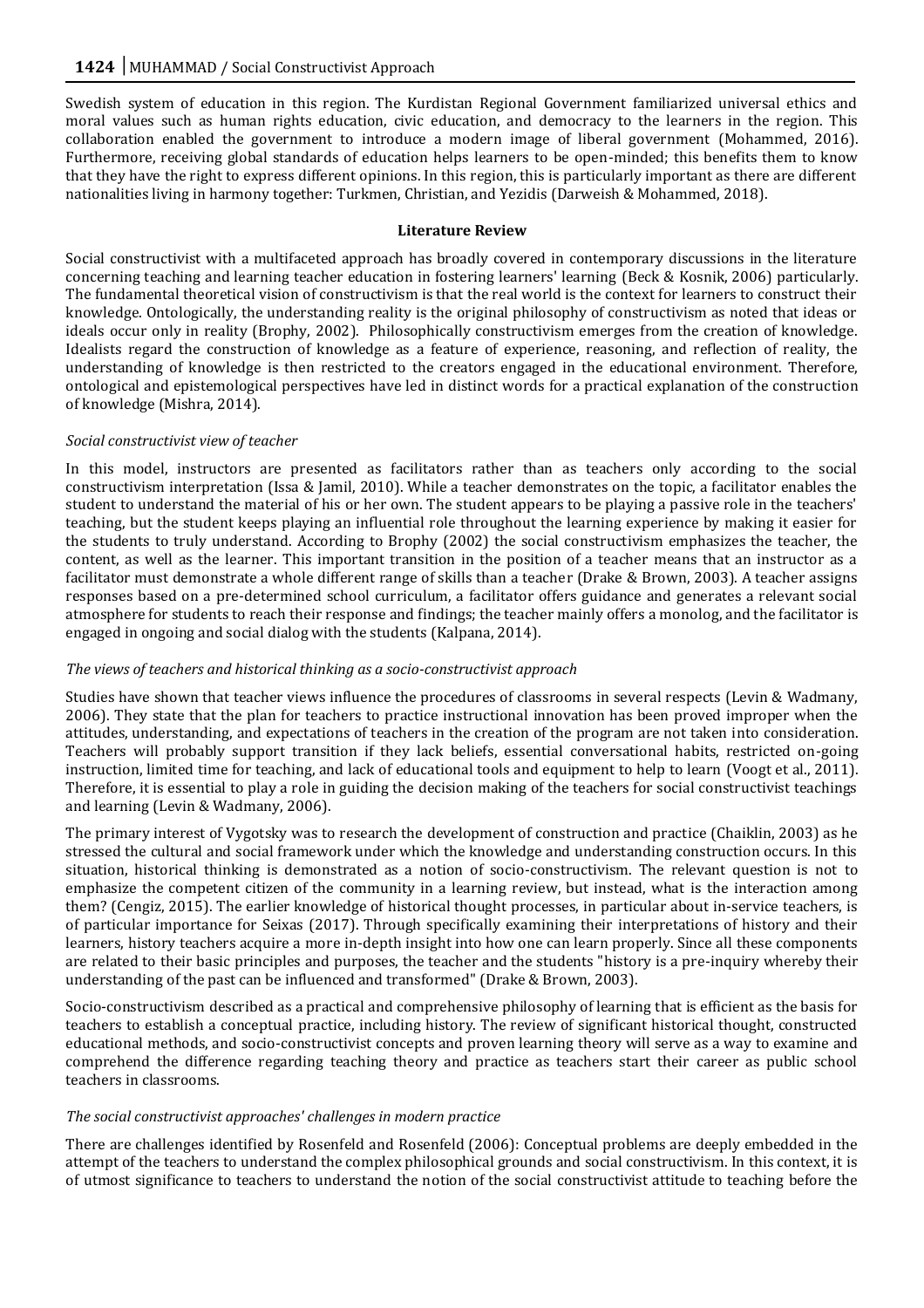classroom approach is implemented. If this is not taken into account, teachers may not adopt a modern method and choose the traditional teaching canter practice (Schweisfurth, 2011).

The use of a complicated strategy is to design curriculum and experience learning environments that support the social constructivist approach. This approach involves pedagogical challenges for teachers. The new philosophy of teaching needs a longer time to master, prepare, manage, and apply collaborative learning approaches (Keengwe et al., 2008).

Due to the radical transformation of the class roles required for the social constructivism, cultural challenges emerge between teachers and learners. Teachers are challenged in negotiating the views and practices of students to build relevant knowledge and provide opportunities to engage in a classroom monologue. Teachers experience challenges in balancing respectively their faiths and practices in incorporating the new model into the social framework (Schweisfurth, 2011). Thus, the main purpose of this research is to provide an insight into the views and practices of the history teachers regarding social constructivist approach to social science education.

# *The research problem*

Academics of scientific researchers examined several types of research to gain more insight regarding social constructivist approaches (Djordjevic et al., 2016; Harris et al., 2009; Palincsar, 1998; Srinivasalu, 2014). Many scholars support that not only tutors, but also teachers need to be skilled in the social constructivist approach regarding the subject matter, practice of pedagogy, teaching resources, and learning environment (Beck & Kosnik, 2006). Nevertheless, the results of studies indicate that due to limited studies, teachers' knowledge concerning social constructivist is not adequately explicit (Harris et al., 2009). Consequently, minimal literature conducted about social science disciplines related to constructivism not only at school levels but also at university teacher education levels. There was a profound need for a study to examine the influences of social constructivist on history teacher's views at intermediate secondary schools in the city of Erbil.

# *Research question*

1. How do history teachers perceive social constructivist approaches at intermediate secondary schools?

2. What are history teachers' opinions about the challenges of social constructivist approaches in teaching social science?

# *Significance of the study*

The research will bring understanding about social constructivist learning in teacher training programs to policymakers, curriculum designers, and academic scientists. Also, the framework of understanding is anticipated to be adjusted for social constructivist education in other situations of the teacher education programs. The study should additionally include knowledge on social construction approaches to learning in social sciences and transfer of knowledge and abilities in the classroom to both local and international literature.

#### **Methodology**

This study utilizes a qualitative method to investigate the respondents' understanding and experience in applying social constructivist approaches in social science education (Patton, 1990). Qualitative research utilizes methods that enable investigators to examine their views inside their social and cultural backgrounds in the inner world of respondents (Sugawara & Nikaido, 2014). The researcher involved in describing, interpreting the views and practices in the light of the socio-cultural context in which they were perceived by the participants (Grunbaum, 2007). The researcher focused on the information provided by the respondents. Qualitative research, after all, reflects on contextbased on individual behavior within a social context that also leads to social constructivism.

The researcher has seen the case study design as the most fitting to explain the problem of the study. Case studies analyze the importance of a particular concept by subjects in their original sense (Creswell et al., 2007). Eight respondents were observed in the classrooms with a social and structural dimension to examine how the students had interacted. In addition, eight respondents were questioned in order to gather knowledge about their views, views and experiences in introducing the innovative teaching and learning methods. Therefore, the researcher found that it is important in particular to use the case study to examine the views, and behaviors of the teachers and students in the area of classroom learning environment.

# *Setting*

The study investigated the opinions and practices of eight teachers and eight social science classes in intermediate secondary schools. This study was carried out in Erbil city in Iraq. Intermediate secondary education schools have been intentionally chosen with several purposes, including: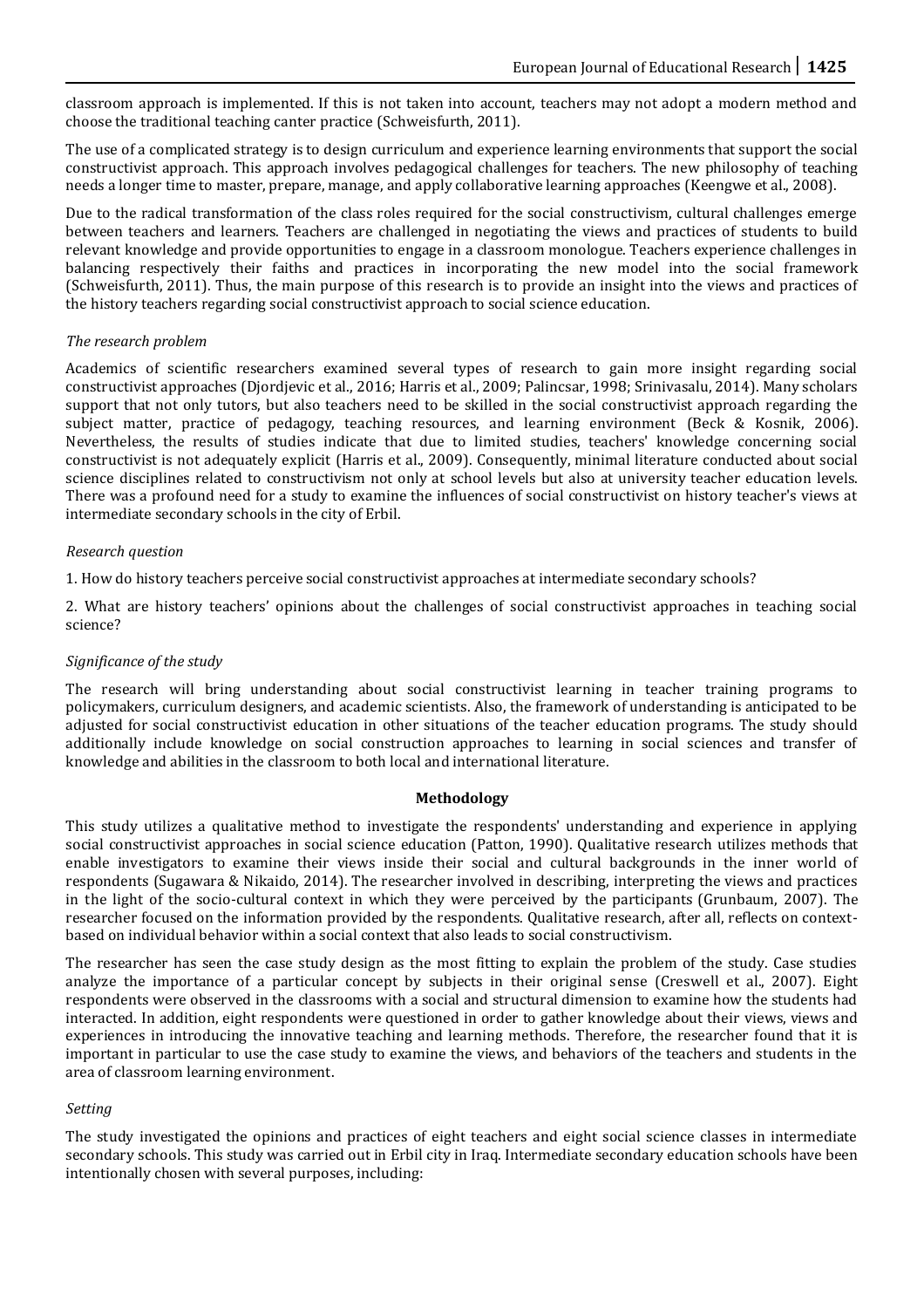- a) Geographic area: The researcher took into account the teachers of intermediate secondary education schools in the city of Erbil, which provided the researcher with a broader range of options, as well as access to the research site for each of the schools involved.
- b) The researcher's experience and knowledge of the social-cultural environment in the city of Erbil were regarded to facilitate research data gathering and lower research costs.
- c) Characteristics of respondents: a bachelor of education was the primary qualification of a teacher for this class of social science education.
- d) State control: State-owned and managed intermediate high schools relying on the Ministry of Education politics. The Ministry of Education recruited qualified permanent teachers who were provided all the requisite incentives that made sure of their work commitment.

In eight secondary schools in Erbil city, eight teacher participants were recruited through purposive sampling techniques; one participant of each school. The teachers who have been teaching social science education in a combined textbook (history, geography, and civics) at intermediate secondary school in the city of Erbil participated in the current study.

The representative samples are intended to provide essential and productive data on the views and experiences of respondents following social constructivist teaching. The inclusion of respondents in the context examined and their insightful perceptions of teaching social sciences allowed the researcher to acquire findings that are important to the study question and to recognize the meaning of learning and to explain further.

# *Tools of data collection*

This research used two techniques for data collection: semi-structured interviews and classroom observations. These techniques can produce data directly in their original context. That was able to help collect information associated with the research question (Yin, 2013).

# *Semi-structured interviews*

Eight intermediate secondary school teachers' classes were interviewed to express their views and understanding as history teachers in teaching social science. The semi-structured interviews focused on collecting perspectives from social science education as teachers in teaching social science how they consider an effective teaching process based on social constructivist approaches for teaching.

The following table specifics the demographics of eight teachers of social science education who were interviewed for this study in state intermediate secondary schools in the city of Erbil. To protect the participants' privacy, their names have been changed.

| Participants | Gender | Age | Years teaching intermediate<br>secondary school | <b>Years of teaching</b><br>social science |
|--------------|--------|-----|-------------------------------------------------|--------------------------------------------|
| Muhammad     | M      | 41  |                                                 |                                            |
| Khalid       | M      | 40  |                                                 |                                            |
| Amjad        | M      | 37  |                                                 |                                            |
| Sameera      | F      | 42  |                                                 |                                            |
| Qadir        | M      | 38  |                                                 |                                            |
| Salwa        | F      | 44  | 13                                              | 12                                         |
| Sardar       | M      | 46  | 16                                              | 11                                         |
| Suhayla      |        | 39  | 10                                              |                                            |

*Table 1: Demographic of interviewed teachers*

The researcher designed semi-structured interview plans to facilitate the collection of data. The questions of the interview were checked and tested by two experts in the field study of social studies to verify the reliability of the questions. The experts checked the details of the interview to insure that the main questions were particularly suitable for participants. The questions were improved based on the experts' ideas and comments before the interview was conducted.

The researcher received the teachers' permission to start the collection of data by meeting teachers and presenting them with a particular piece of sheet. With teacher consent, the investigator recorded the interviewees' voices, which meant that the original data from the respondents were appropriately obtained. Every interview session lasted 30 to 50 minutes, and it was explicitly designed to catch the teachers' views of social constructive teaching principles, the planning, and preparation for classes, the atmosphere of learners, the engagement of students, and evaluation.

The researcher had to transcribe every interview for nearly half an hour. The transcripts of the conducted interview are circulated with the respondent to confirm accuracy, error, and to verify whether the ideas represent what was said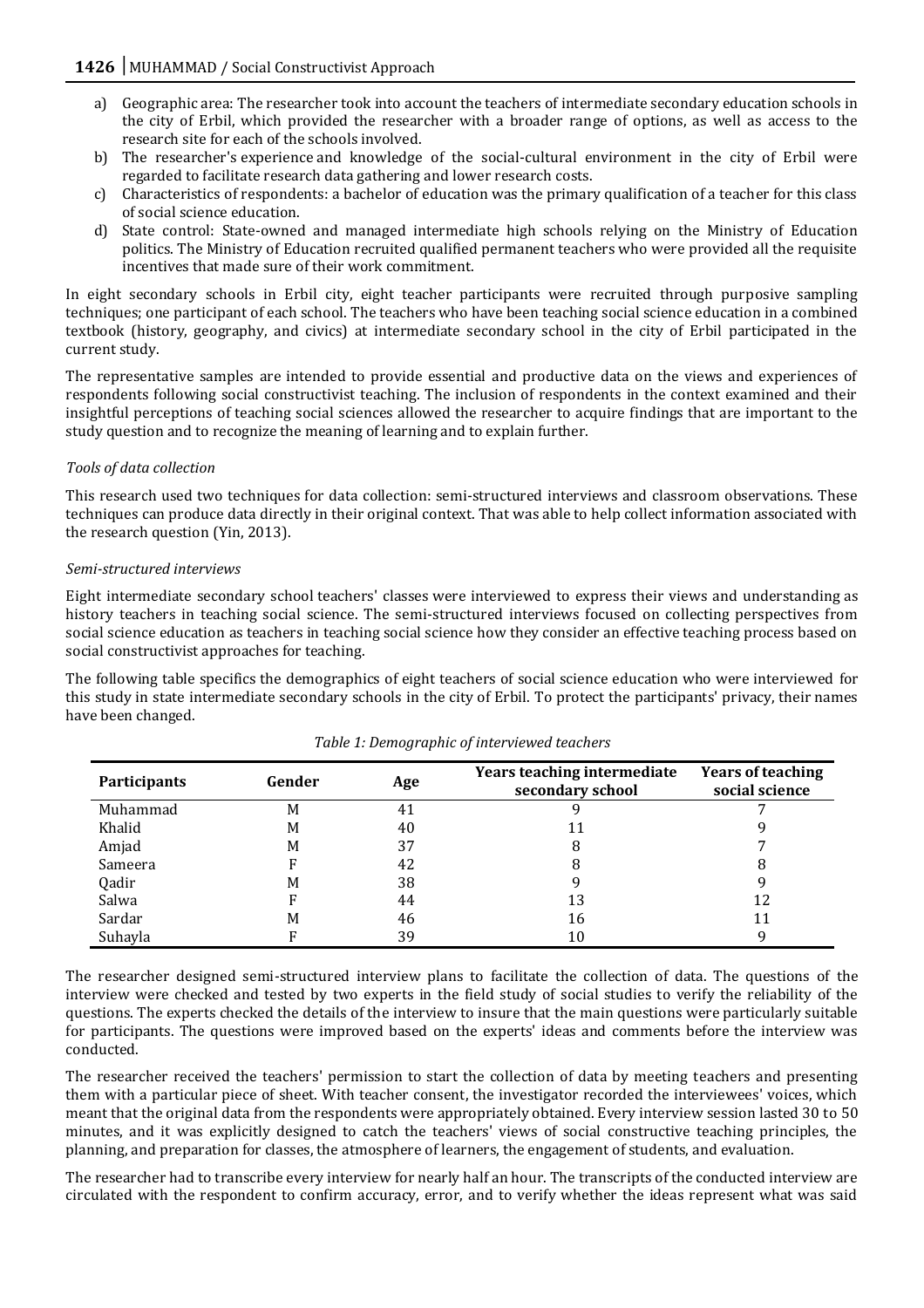during the respondent's contexts. Every respondent was asked to read the documents, correct them, and remove details, not to explain what they said during the meeting of the interview. The researchers were able to receive direct feedback on the research by reading the interview transcripts.

| Tools used as activity of the research   | Time frame                     |
|------------------------------------------|--------------------------------|
| Semi-structured interviews with teachers | September 30 through October 3 |
| Conduct observation in classrooms        | September 28 through October 2 |

# *Classroom observation*

For this study in intermediate secondary schools in the city of Erbil eight intermediate secondary school grade ninth teachers of social science classes were observed for this research. Table 2 describes the demographic of classroom observation of eight intermediate secondary schools. In these school history teachers who taught social science education, their classes were observed for this research. To protect the participants' privacy, their identities have been changed.

| <b>Observed</b><br>teacher | Gender | Age | Years teaching intermediate<br>secondary school | <b>Years teaching social science</b><br>by history teachers |
|----------------------------|--------|-----|-------------------------------------------------|-------------------------------------------------------------|
| Saman                      | M      | 38  |                                                 |                                                             |
| Sarkawt                    | M      | 40  | 12                                              | 8                                                           |
| Layla                      |        | 42  | 10                                              | h                                                           |
| Zardasht                   | M      | 37  |                                                 | 8                                                           |
| Muzhdah                    | F      | 43  | 14                                              | 11                                                          |
| Sundus                     |        | 39  | 12                                              |                                                             |
| Ganim                      | M      | 40  | 12                                              | 8                                                           |
| Sarween                    |        | 38  |                                                 |                                                             |

#### *Table 3: Demographics of participants' observation*

For this research, eight intermediate secondary school grade ninth social science classes were observed (history, geography, civics), and this took place in September- October 2019. Data gathered from a phenomenon's natural environment appears to be more accurate and reliable (Yin, 2013). The observations were continuously conducted for around two months of in-classroom participating. In the morning schools (8:00 a.m., 11:00 a.m. and 12:00 a.m.), there were three social-science classes, while on the afternoons schools, the two classes of social science were scheduled (1:30 a.m., and 2:30 p.m.). In the morning (8:00, 9:00, and 11:00), the other three groups are observed. In 45 minutes to one hour, many of the teachers organized their time.

There were arrangements with teachers to receive the teaching schedules for their classrooms. The researchers collected data during class observations by writing things down on the teaching strategies, the classroom design, and the resources of the teachers. The researcher wanted to collect qualitative data from the experiences of teachers in the classroom with proper attention to:

- How did teachers interact with learners when they use collaborative teaching approach, learning methods, and the classroom discussion?
- How did the teachers take care of the students with motivation managed time for student learning, student difficulties, and a spirit of cooperation in the context of teaching?
- How teachers showed comprehension of subject knowledge, the use of prior experience in the learning process, the provision of resources for students to develop insight and discourse, the use of content knowledge generated by and within the social sciences, and real-life situation.
- How educational assists and technological tools were used in the instruction of the classroom. The researcher evaluated the features of teaching aids / technological teaching aids (including the environment, Internet usage, calculators, books and papers, flip charts and diagrams, models informal teaching aids of teachers).

At the end of each classroom observation session, the researcher had a short discussion with the teacher to pose questions to gain any feedback and perspective on the problems found in the classroom environment. There was a briefing discourse about 5 and 15 minutes, and sometimes no conversation was conducted because the teachers repeated the same details and practice. The researcher recorded the transcripts of the study observations, which the subject teacher shared to confirm whether what was written in that transcript was the same or something different. The researcher provided the teacher with the freedom to alter or eliminate details that he/she did not want on the quotations. To verify the data in transcripts for accuracy, this process of modification and reflection with individuals involved during data gathering was necessary.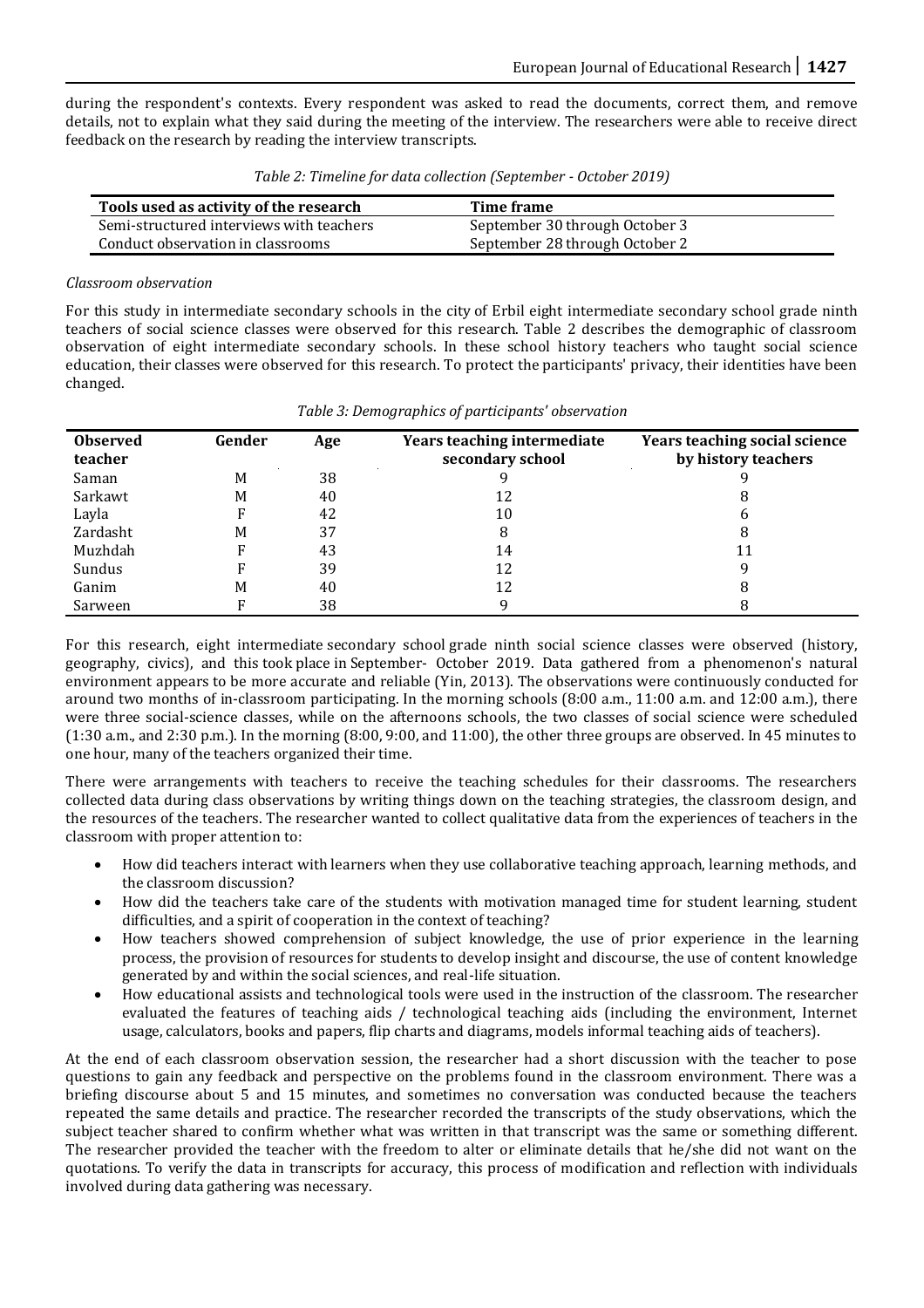# *Analysis of data*

After collecting the data, the data analysis started simultaneously (Merriam, 2009). Also, qualitative information is less repetitive and extremely complex than quantitative data analysis (Suter, 2012). The analysis process begins by defining segments of the data set that addresses the question of study (Merriam, 2009). To acquire an outline of the sources of data that can be derived from the evidence and to begin classifying them into general themes and concepts influencing social constructivist approaches on history social science teachers (Sugawara & Nikaido, 2014).

This research depended on the conceptual proposal to focus attention on history teachers and the teaching experience based on social constructivist approaches and the current learning setting (Yin, 2013). Multiple source information and data have been described, classified, and transcribed (Yin, 2013). After having collected several forms of evidence, the triangulation of data collected and the findings from different sources is necessary, and the triangulation of several sources of data supports the same findings and increases the credibility (Rowley, 2002; Sugawara & Nikaido, 2014).

Since the researcher expected large quantities of information from interviews and observations, the particular reduction of the data was able to be undertaken but only checked for data related to the study question. The researcher has been expected to implement the method of reducing information, arranging and decreasing, and reorganizing massive amounts of data into relevant and easy to manage content segments (Johnson & Onwuegbuzie, 2007). The purpose of data reduction is to classify, concentrate more, interpret, and transform the evidence which is obtained through recorded transcription classroom notes, Grunbaum, (2007) added. The interview transcripts and observation transcripts had to be reviewed by the researcher number of times and then checked for crucial phrases, patterns, themes, or insights for organizing and guiding the study (Johnson & Onwuegbuzie, 2007). The researcher then specified how the information would be classified, sorted, and arranged to draw and certify the conclusions and findings accurately (see Punch, 2005).

Also the most important tool for classifying and interpreting the data collected is coding. The coding method organizes different aspects of the information gathered for constant, potential in-depth analysis into usable categories. This method has been shown to catch important data from teacher transcripts and field observations, to reorganize, analysis or to foster correlations within classifications and to contribute to the creation of conceptual frameworks. Systems of codes possibly to be labels or identifiers of data components obtained in the research study (Maxwell, 2009).

The researcher will explore the themes and variations on influences of social constructivist approaches on history teachers though various gathered data resources (Maxwell, 2009).

#### *Validity and credibility*

The qualitative research utilized the crucial lenses of teaching and social constructivism to assess whether observations and their analyses were relevant (Flick, 2018). The investigator rigorously engaged in the gathering, evaluation, and interpretation of data through different approaches and sets of data to improve their credibility (Patton, 2002). There were various techniques used for the collection of data: semi-structured interviews, and recordings of the voices of the subjects, as well as classroom observations of the evidence reliability.

Data collection took around two months, and also the classroom observations were carried out during three rounds on separate days with each participant. The researcher transcribed the information collected from diverse sources, and the participants reviewed for validity. The researcher tried to ensure that information obtained from various sources was consistent with creating keys, variations, and themes throughout data gathering.

The researcher allowed every participant the appropriate time to check and comment on the ideas of the transcript until agreeing to modify the relevant data. The respondents in the field had several opportunities during "Member Checks" to read and change formed transcripts of the investigator to make sense in the context for the expressive validity of data and understanding (Flick, 2018).

To order to achieve validity, the researcher conducted purposive sampling. For instance, a considerable and managing number of participants in their natural environment enabled the researcher to obtain valuable and precious information from various sources. Data was collected in a stable (negotiable) setting, and the researcher was open to ethical considerations for the participants informing evidence. Once the data achieved a point of saturation, the researcher decided to pursue the next phase throughout the study process.

#### *Salient themes emergent from data analysis*

#### *Theme 1: Challenges to implementing social constructivist approaches*

According to teachers' interviews, the majority of teachers stated that the lack of cooperation and collaboration between instructional actors is noticeable in implementation, partially because the Ministry of Education approaches lack consistency concerning explicit or specific goals and guidance for how to incorporate the new approaches. Understanding the new system and its goals and how they can work cooperatively with the integration of it is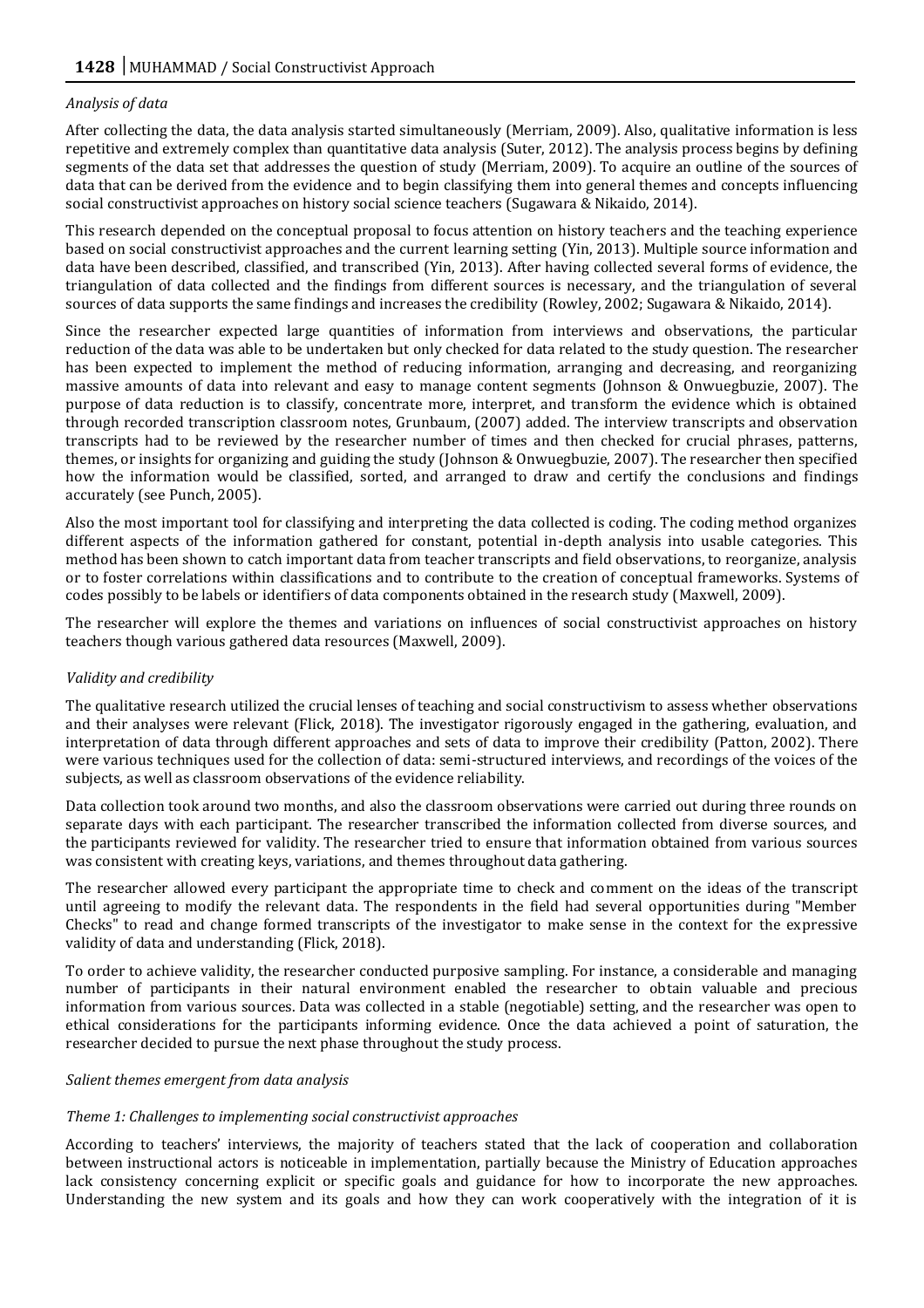challenging for teachers. In particular, documented strategies for new teaching are suffering from a lack of guidelines in the Ministry of Education and classrooms. The researcher identified that the Ministry of Education's procedures and strategies for teaching are indeed focused on verbal instructions, instead of written rules by supervisory and school decisions by school principals. Others, therefore, indicated that a critical gap exists between the Ministry of Education development goals, policy implementation, and the system as a whole fails to capture a planned view of the future, effective mechanisms for implementing them, and commitment from decision-makers and teachers. The shortage of available written teacher instructions can indeed imply the Ministry of Education's failure in schools to implement a new teaching method of social constructivist approaches.

The classroom observations revealed the responsibility of teachers to encourage students to be purely moral and modest. It can make students feel shy and passive to enquire about everything that can raise public awareness about their cultural and political problems. Likewise, the teacher interviews and my observations showed that bright students learned respectfully and patiently with no disruption.

However, the lack of teacher guidance and the better conditions at school make it less inspired for teachers to adopt the social constructivist approaches in social science education. There is no motivation for teachers to create a learning environment that enhances students to think, construct, challenge, and solve problems in the classroom. Adams (2006) points out in this context that "underlying motivation is the key to improve learning" But, the researchers noticed that the significant size of students and also the style of teaching and method could be the reasons why teachers do not seem to encourage students to engage. The new way of teaching based social constructivist approaches cannot also improve teachers' morale, as one teacher reported, "*smart teachers and unqualified teachers are considered equal. There is no incentive or bonus for teachers to work hard because the Ministry of Education does not appreciate even it.*"

# *Theme 2: Lack of classroom management skills, knowledge, and social interaction.*

All almost all the classrooms that were observed distinguished by a climate of fear, lack of collaboration, and engagement of students utilizing approaches of banking education.

The observations of classrooms indicated that the current teaching methodology is banking education that has been used. Abbott and Badley (2020) believe that in the banking system, learners are regarded as mere objects: teachers chose content and students embrace it; teachers behave and learners have the impression of acting through a teacher; teachers control and learners are restrained; teachers regularly talk, and students pay much attention; teachers think, and students acknowledge their thoughts.

That was shown throughout the practical work, when the researcher participated in many classrooms, in which students remained passive, did not engage or respond to teachers mostly without asking questions or making a comment. Students usually approved with all that the teacher mentioned. The researcher has found no exception, became interested in knowing how and why, and asked students in the classroom observation study about the code of silence and passive listening.

The explicit form of the oppressive nature of the banking method showed in many ways in classrooms. The researcher observed this throughout the observation processes in the classes. As one teacher admitted that the Ministry of Education promotes teachers to use discussion and dialogue in the new education model-based social constructivist approaches, teachers have taught without a pause or a stop, and ready to deliver all the lessons without making interaction or inquiries. One teacher explained the justifications of why teachers did not allow students to participate and ask questions: "teaching students the content of the subject is more important and not get confused by them."

The observations furthermore showed that students engaged throughout the lesson in any way. At the same time, teachers permitted a few students to overtake the time of the teaching, and almost all students were efficiently soundless. The research discovered that the reason for this hegemony was that one teacher claimed

"*Only such students know the answers as they prepare and study hard for the class at home. Also, over forty students in a class do not complete the social science textbook if teachers give every student time to take part"* (Ganim).

The researcher observed teachers tried to inform students about what was essential during the examinations. One teacher clarified

"*Almost all times, teachers are unable to complete the curriculum because there are so many public holidays. The teachers are expected to include topics from even the textbook as a whole. Thus, many topics may not be studied or presented in classes so that teachers tell students everything relevant to study unless supervisors remind teachers why the exam questions are not comprehensive*" (Layla).

New methods supporting social constructivist approaches are limited in implementation. Providing collaborative learning methods can be challenging for teachers since they have not previously practiced or have been qualified on how to use them. As can be seen, by the Ministry of Education policy recommendations, rote memorization approaches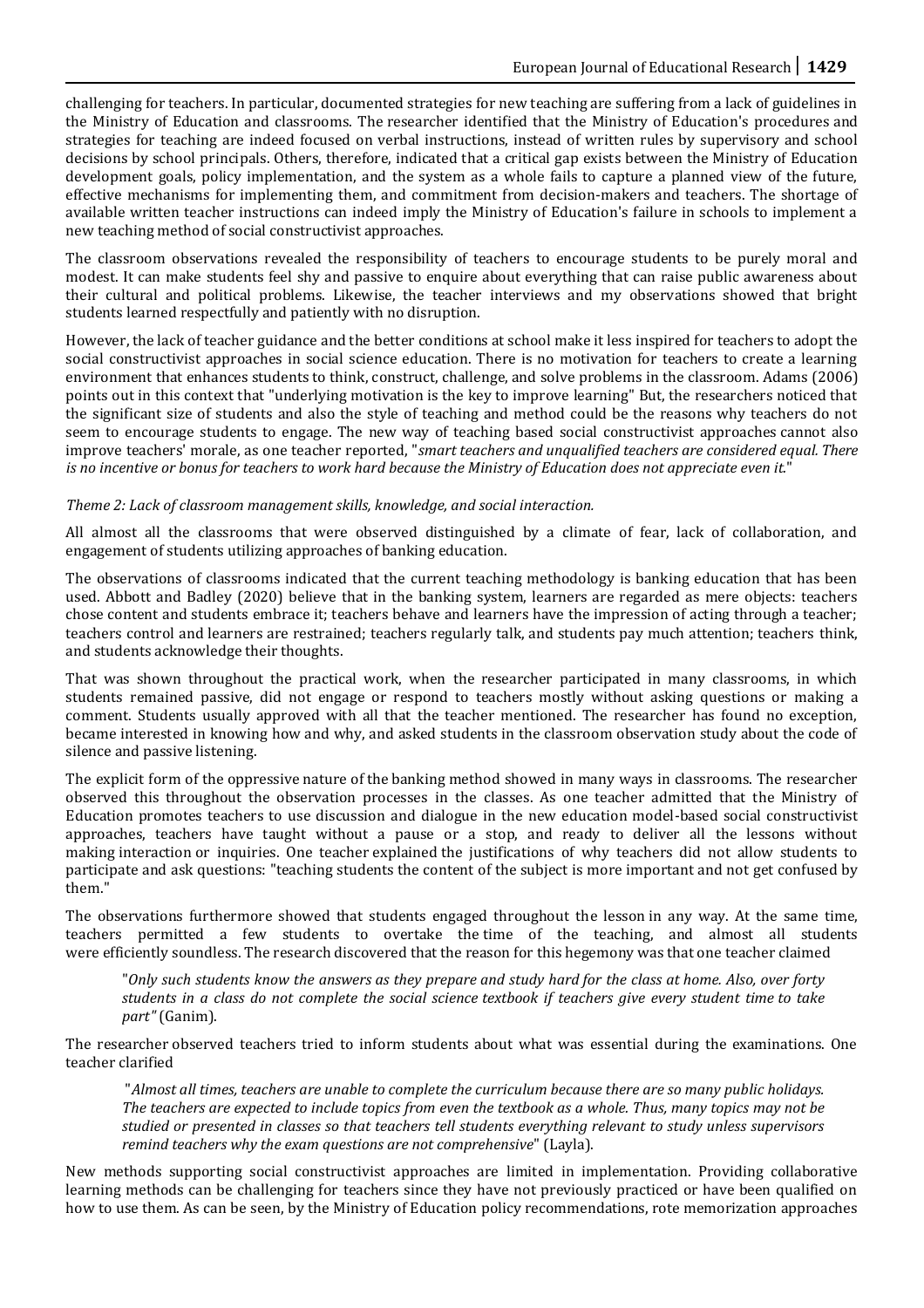are included, and learners are expected to read the texts of the book by heart. On several times, students are asked during classroom observations to recite the same items over and over. Students were given questions of recall in exams and are tested about the many facts they learned from textbooks. The grades are, therefore, based on facts and not about their reflective thoughts. Teachers have all been interviewed to clarify their experience of the new group approaches in social science instruction. The following quotation outlines the opinions of the teachers on the above:

"*There are schools that use group models in the case of teachers in physical education lesson* (Muhammad)*, for example, it would not indeed be possible to use groups as there are activities which cannot be performed by one or two students* (Qadir)*. But it's hard for other teachers to incorporate the group model into the classroom."* (Sameera)*.*

Throughout observations, there was evidence about teachers that they did not even know about collaborative learning or authentic teaching methods other than physical arrangements, and many of them were teaching. Students did not interact in the way they help to engage, share ideas or experiences, and make reflection. A few more teachers believed the active learning based social constructivist approaches will occur naturally when the students had been in groups. Indeed all teachers interviewed summarized the statement in a new method of teaching support social constructivist approaches as following: *"It is often not entirely possible to use such approaches due to the current size of the class and lack of material support* (Amjad)*. Also, often, you might need another teacher to assist you in organizing them."*(Salwa).

During research work, the researcher revealed that school teachers are not able to manage the classroom due to lack of management skills, and also they are not inclined to think of the understanding of students. Some of the teachers argued this by stating, *"They can't control the class because there is likely to be disruption unless they encourage the students to share and discuss subjects* (Sardar)*. Serious teaching should not involve fun as students cannot pay attention and learn or benefit."* (Khalid).

*"Teachers cannot benefit from students as they are lazy, ignorant, unmotivated,"* Suhayla claimed. Abbott and Badley (2020) description of the traditional banking system of learning and teaching process, according to their argument, "will extend the scope of practice allowed for students to receive, submit and storage deposits," was reflected in teachers' discussions.

Teachers for the participatory methods of teaching, and they clarified that

*"The new approaches of teaching that the Ministry of Education wants to teachers to implement are difficult to be used, the Ministry of Education appears to know that we don't implement them and that is expressed in our meetings with supervisors of our monitors."* (Ganim).

Other teachers started complaining in the interview concerning the current method of teaching, and one teacher criticized "when we (teachers) use the new approach in our teaching, we cannot fully finish the curriculum." (Salwa). Another teacher said,

"*We think that we have not been teaching unless we have talked throughout the class. The key limitations in implementing the new approaches of teaching that the Ministry of Education requires are, therefore, to allow students to discuss their views openly by giving them time, and overcrowded classes are considered to be the limitation to implement. It seems that because teachers have no resources or skills, it is difficult to implement the Ministry of Education priorities*" (Sameera).

Hence honestly believe also that students under such an old program of teaching method do not have the potential to explore and discuss the things they think critically and so cannot understand and change their way of living. This has become probably part of the reasons why social science classrooms in schools in Erbil city lack new methods of teaching support social constructivist approaches.

# *Theme 3: The contrasts between the educational analysis of the Ministry of National Education and the constructivist approach.*

One of the new ways of education philosophy based on social constructivist approaches in the  $21^{st}$  century is a learnercentered approach to teaching. Even though the Ministry of Education advises that teachers incorporate learnercentered strategies that emphasize such instructions and several teachers have confirmed that the difficulties of implementing have been faced. As Amjad expressed, *"only teachers who had been qualified to use student-centered methods typically returned to teacher approaches because they were overpressurized to complete the content of textbooks in preparing the students to the tests."* Therefore, the research work indicated, as described previously, in which the official approaches of teaching utilized in classrooms stayed completely controlled by teachers' practices.

Varied views conveyed by the teachers tended to deal with different views regarding social constructivist approaches that shaped the research question, which led the research. Various labels and descriptions introduced to describe the characteristics of the social constructivist approaches. Social constructivist approaches have been interpreted in the forms of a collaborative approach, critical thinking, learner-centered approach, and the dialogical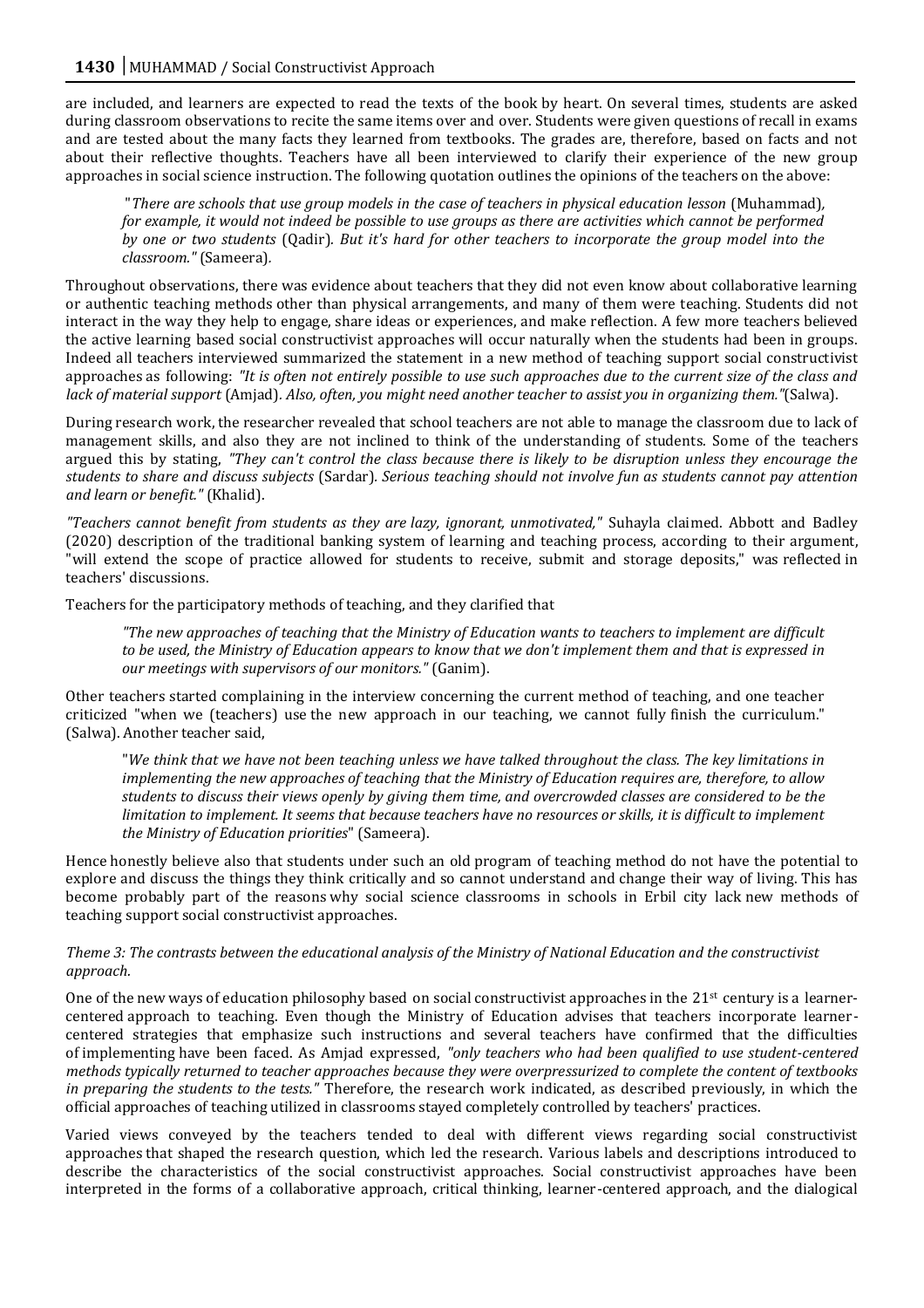approach. Several concepts have emerged from the teachers' interview statements to show and deeper understand social constructivist approaches.

The new approaches of teaching to the Ministry of Education strongly recommends allowing teachers to make teaching more enjoyable and exciting by using behaviors that promote students' learning. In the introduction chapter to a variety of school textbooks, for instance, learning must become more pragmatic and less abstract. Teachers, nevertheless, claimed that bureaucracy is prohibitive because Ganim claimed

*"The new teaching system requires consent from the school principal to take the students out of the class and submit a request for confirmation to the Ministry of Education board of directors. The parents' approval and agreement are required".*

Learning through doing practice is nevertheless necessary for positive teaching methods, enabling learners to become more aware of social concerns as well as how to overcome them, thus becoming more focused on working with the community and promote tolerance. Data on classroom observations show that students are incredibly interested in skills and behavior that can be achieved and learned by experiences so that they can relate to learning with society as a whole. However, the Ministry of Education supports teachers to take advantage of activities and to make learning more meaningful. As Qadir claimed,

*"The Ministry of Education expects school teachers to keep good ties between both students and teachers and with real learning experiences, develops relationships and full self-confident among students and that enables them to interact effectively with no fearing of teachers."*

This offers people the platform to share personal thoughts as well as learn what is unfair and how to stop injustice in what seems like a positive and productive atmosphere. Abbott and Badley (2020) identify a professional discussion with particular features: "deep love for the global community and citizens, kindness, optimism and mutual respect." These criteria can be applied to allow a discussion in the classroom setting since effective teaching involves the social interaction process (van der Linden & Renshaw, 2004).

Concerning the goals of effective teaching for teachers, two teachers reported that the new education platform seeks explicitly to encourage dialogue largely dependent on positive ties among teachers and students. Moreover, teachers need further experience in dealing with and handle students to improve unstable interactions between teachers and students as dialogical practices also allow and promote democracy among teachers and students. As the existing teaching approach is unacceptably focused on a teacher-centered approach, students are required to engage openly and discuss problems with teachers, and therefore to reason about the continuing systemic oppression they encounter in schools and community.

#### **Results**

Findings indicate the teachers' views on the social constructivist frames have proven to be different. There seems to be a significant incomprehension of public school teachers' approaches and the Ministry of Education objectives. Partly this is because the expectations of the Ministry are unrealistically high and, therefore, cannot meet demands. The critical purpose involves moving away first from the model of the teacher-centered approach; however, research findings powerfully revealed that the teaching approaches which are used for social science education appeared fundamentally authoritarian, and there are fairly limited numbers of instructional resources used in the teacher's practice. School teachers claimed the old teaching approach better suited their environment, and almost no better approach was applicable. The class sizes made managing the behavior and management of the students difficult for the teachers as most of the teachers expressed that

*"Teachers cannot benefit from students as they are lazy, ignorant, unmotivated. Likewise, they added that "It is often not entirely possible to use such approaches due to the current size of the class and lack of material support. Furthermore, often, you might need another teacher to assist you in organizing them".* 

However, two classroom teachers claimed that they utilized strategies focused on learners by placing students' ingroup members as well as using questioning and answering approaches. Certain constraints negatively impact the significant change of school teachers, including lack of care, resources, well-designed teaching guidelines and instructions clearly, school rules, and the system limit classroom teachers' autonomy and freedom. The environment of fear and the physical impoverishment of schools are also other difficulties for the students. Furthermore, neither school teacher nor student is aware of the benefits or effects of the new approaches of teaching support social constructiveness because, in certain respects, the Ministry of Education has had just lip service.

The discussions in the classroom revealed the hierarchies and the disparity in authority between the teachers and students, for instance, classroom teachers frequently controlled and asked quick and direct questions rather than openended or critical issues that lead to students' interaction. And when the students posed questions, they did so mainly to explain the teacher's argument. Besides, the results demonstrate that there was little expertise in reflecting on the generation of knowledge among many teachers. Lastly, advanced strategies are to enable instructional planners and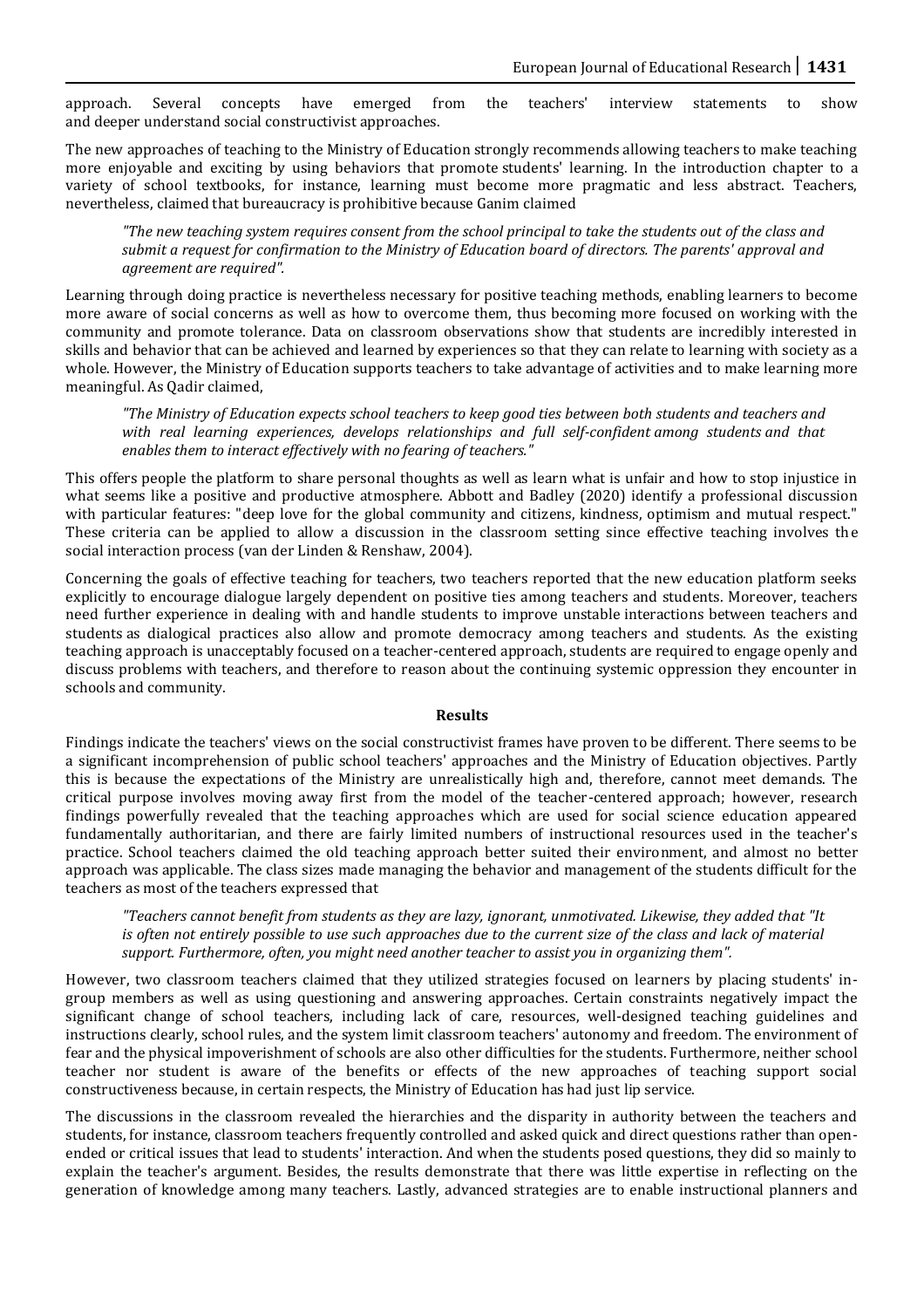curriculum developers to pursue goals of education policy that impact the current application for transformation was not satisfactory to the physical condition of classes.

#### **Discussion**

In this study, it was shown that teachers stated different views about social constructivist frameworks. Throughout this current research, teachers indicated different interpretations and views in practice about social constructivist strategies. The literature on social constructivism discusses related facts, especially the debate about whether the method is relevant in terms of divergent perspectives (Adams, 2006; Kalpana, 2014; Karagiorgi & Symeou, 2005; Voogt et al., 2011). The results of research and insights in the schools that are related to the views of the teachers were consistent.

Results indicate that teaching by teachers in practice involves a relatively small number of instructional materials. In other terms, teaching and studying in areas with weak instructional strategies that formed against social constructivist approaches' priority were undertaken. Cultural influences of school and teachers often restricted the autonomy and personal freedom of the teachers to use various sources of instructional resources.

The class sizes made it hard for teachers to organize the student's behavior and classroom management, which took a lot of time. For example, it took an average of 5 to 10 minutes before the teacher decided class discussion to manage and prepare the groups. Thus, the amount of time allocated for learning is a way for a successful learning experience about social constructivist perceptions. For this situation, when sufficient time is given to teaching, the teachers transfer learning experience to involve their students in an insightful knowledge-building environment (Brophy, 2002). The banking system of education is not a decent concept; Abbott and Badley (2020) state. Therefore, they assert

*"The potential of the traditional method of teaching as they called banking education to limit the imaginative capacity of students to promote their belief that represents the desires of oppressors in the way they are not concerned to have the environment make understanding better for learners."*

In this study, many teachers indicated there was little experience of reflecting on the generation of knowledge. Some students asked several questions, and because of the overcrowded classrooms, teachers were struggling to pose several problems. The literature (Jonassen & Kim, 2010), along with the reporting and observing constraint about the time allowed to complete the syllable, was verified by the trend of widespread knowledge building and restricting information about setting or posing reflective questions (Kalpana, 2014).

It was felt that teachers had a poor experience of the use of computers and that they could cause harm, which costs their college if they were allowed to use them. There are various ways of making teaching approaches more motivating and inspiring. UNESCO promotes the need for contemporary media schemes, including inputs by sound and video systems and interactive multimedia, self-learning initiatives, and several collaborative activities that include group learning and critical thinking, inquiry, and discovery (Bekerman & Zembylas, 2014; Muhammad, 2020b). Experts stress the importance of practice as more of a platform to know and understand utilizing forms of practice, including such tasks, storytelling, and sightseeing tours, and provide students with ways to learn regarding communication, collaboration, and team spirit (Bretherton et al., 2003). All of these allow students to develop their innovation and cooperation skills (Cardozo, 2008). The social constructivist approach was hard to enforce in such a case. The literature indicates that teachers are required to develop classes and know about technological and non-technological raw materials with students to foster an integrated and cooperative environment for learning, which promotes problem solving skills (Harris et al., 2009).

There was also in-class research focusing on the ways of interaction between both teachers and students while teaching and learning. In this context, teachers formed different approaches with learners according to the involvement of students and the absolute power of the teacher (Vavrus, 2009). The authoritarian approach, curricula, and the continued cultural value for teachers to be obeyed in the classroom can make it impossible to establish a truly egalitarian collaborative learning environment. Teachers and students all appeared to comply with known cultural values.

Cultural impact on teaching and learning (Karagiorgi & Symeou, 2005; Shah, 2019) is noted in the literature. According to Mohammed (2016), understanding is coherent with the social environment and the culture underlying it, and it is a framework where the tradition of appreciation for the authorities and the ancestor is recognized. For example, while the teachers and the students highly regarded the public officials needed to honor their teachers (Brophy, 2002). The socio-cultural distancing among people belongs to the cultural values as teachers and students consider bringing into their educational settings the classroom environment. Therefore the idea that learning for peace as an ideology educates students of nonviolence, empathy, affection, collaboration, and tolerance for all people on the universe is critical to ensure that educators are welcoming with learners (Harris et al., 2009). The importance of love pedagogy is emphasized by other academics, too (Brophy, 2002). "Teacher interaction with students is an important element throughout the process of learning," claimed Bretherton et al., (2003). In particular, most researchers support cooperative teaching methods in the classroom setting (Isaacs, 2013). This practice is called a collaborative process of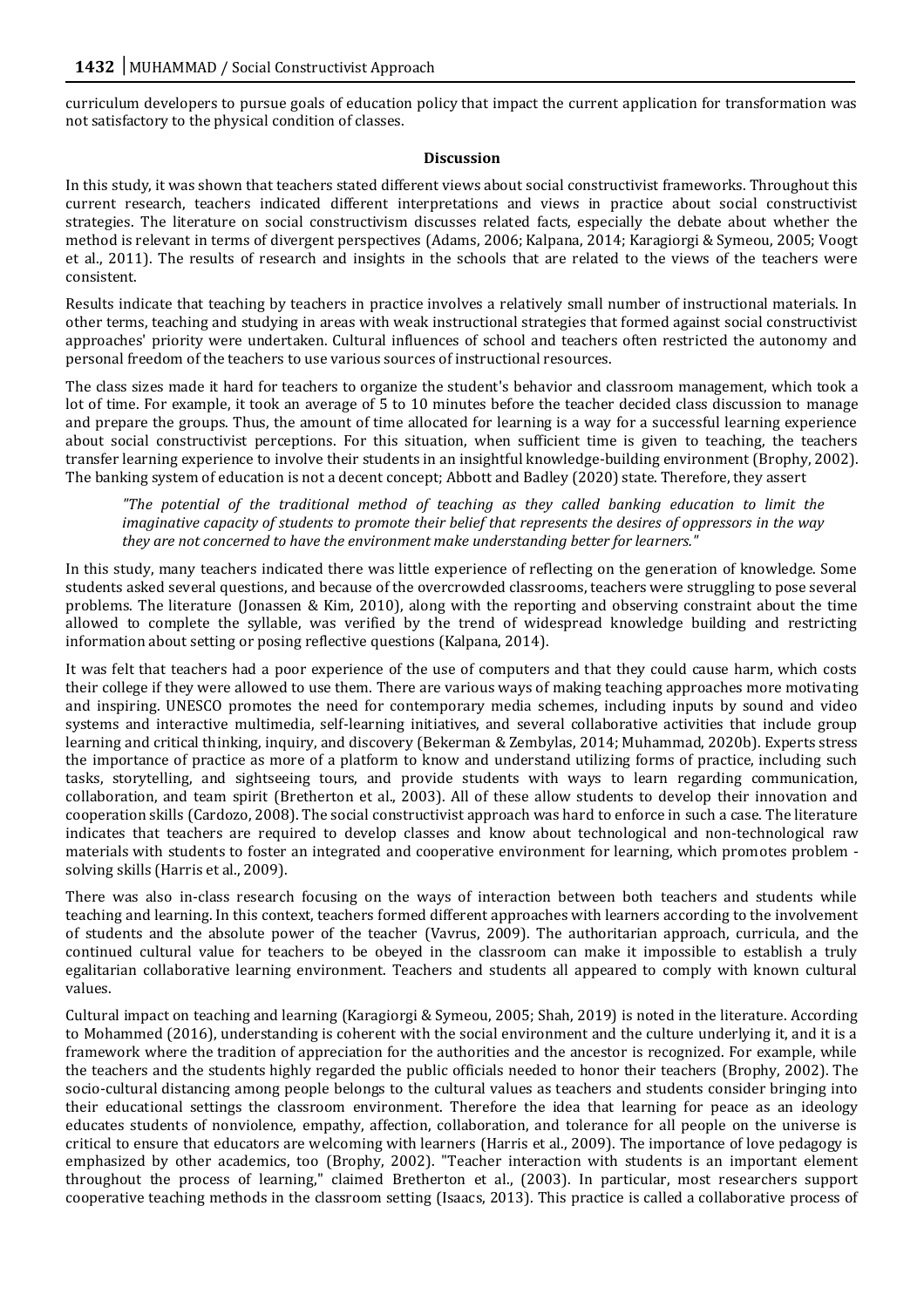learning, collective student groups interacting with each other on a task by Johnson and Onwuegbuzie (2007). Scientific studies indicate that cooperative learning environments offer higher levels of performance foster self-confident between students, create better interactions, and provide social support within participants (Ageeva, 2016; Harris et al., 2009). Cooperative teaching and learning in the schools of Erbil city are, however, noticeably absent; instead, the model is based on cooperation, as mentioned earlier. For this cause, it is also vital to encourage dialogue to facilitate collaboration. This constrains the social constructivist learning and interactions of the students. As a consequence, teachers displayed all powers as a leader in the public and as individuals with specialized skills through authority dedicated by culture.

The findings add to the need for a more relevant issue improving the infrastructure of the school environment and the learning environment, which affected classroom instruction of teachers in the schools. This research discovered that the physical condition of the classrooms was undesirable to develop innovative interventions to signify the school administrators and educational leaders in achieving priorities for education policy that affect the new transition application. In this context, the initiatives and expectations of the officials play essential roles in reinforcing teacher preparation programs (Darweish & Mohammed, 2018; Issa & Jamil, 2010).

#### **Conclusion**

The current approach of teaching reported in schools in Erbil was still the "banking model" and the new techniques, which corresponded to the objectives of the changed education system, and the skills needed to handle classroom environment peacefully, had a significant lack of knowledge, skills, and facilities. The shortage of proper public infrastructure, including the use of school classrooms or other sources, equipment, and facilities, worsened this deficiency. Teachers ultimately seek not just adequate educational help and support, but that also independence in their teaching approaches, and teachers constantly claimed that the process of learning had been controlled. So they are constrained through national curriculum and specific procedures. Indeed Fandy (2007) states that only the education crisis in the Islamic world was not mainly an infrastructure concern but rather an operating system concern, which is taught and trained among people. Besides, professional training teacher programs showed great seek to an open dialogue more about how to best instruct throughout the face of classroom difficulties and barriers. Policymakers and several school teachers were, however, mindful of the importance of changing the system.

As stated in the review of the literature, it is essential to empower teachers with skills and knowledge to foster critical reflection among high school students and use methods and techniques of meaningful interaction to aid social constructivist approaches in their teaching of social science education. The entire contents of school curricula are essential; however, these could indeed not be successful without including the competence of teachers in providing information. Thereby, school teachers required internalization information and understanding until they continue to teach social science learning through their skills, knowledge, beliefs, and values (Smith, 2014). The lack of qualifications for intermediate secondary school teachers is a significant obstacle that continues to impact the incorporation of collaborative teaching in classrooms negatively. The current research has revealed that new approaches to teaching that are proposed by the Ministry of Education have not been sufficiently implemented or fully embraced. The study found that most intermediate secondary school teachers preferred traditional teaching approaches. It claimed that since there were many drawbacks, like lack of interest, confidence, faith in the new methods and their advantages to both students and teachers. Also, the research found that the schools' atmosphere of a safe learning environment was not entirely satisfied with the change, even old approaches of teaching promote social and cultural expectations, including the absolute conformity of childhood to adulthood. Not only teachers but also parents do not allow their children to be taught to be highly critical, as they might be prepared to contradict and disregard their parents, local or religious leaders' views.

Nevertheless, alternative new approaches to learning and teaching encourage learners to boost self-confidence and create opportunities to strengthen their power structure in their competencies, depth of understanding, and attitudes or behavior. In general, the research found that new teaching approaches that support social constructivist approaches were unable to work efficiently in a learning environment with vicious limitations. They are hierarchical order restriction, authoritarian control by school teachers, restrictive interactions as well as the use of curricular activities, weak interaction or communication of both the teachers and stakeholders. Lastly, there is a complete absence of direct participation; including students based collaborations that result in improper communication or dialogue.

#### **Recommendations**

It is important for the ministry of education to ascertain that all teachers, regardless of their specialty, have the appropriate pedagogical and material skills to adopt the social constructivist methodology for social science education. It may lead to switching teachers from teaching to a more realistic and structured practice. The implementation of education policies should be successfully monitored by maintaining high-quality curricula for effective teaching, appropriate educational conditions and realistic tools. Opportunity to adapt, understanding through experiences and ability to adjust will therefore increase the quality of the transfer of knowledge.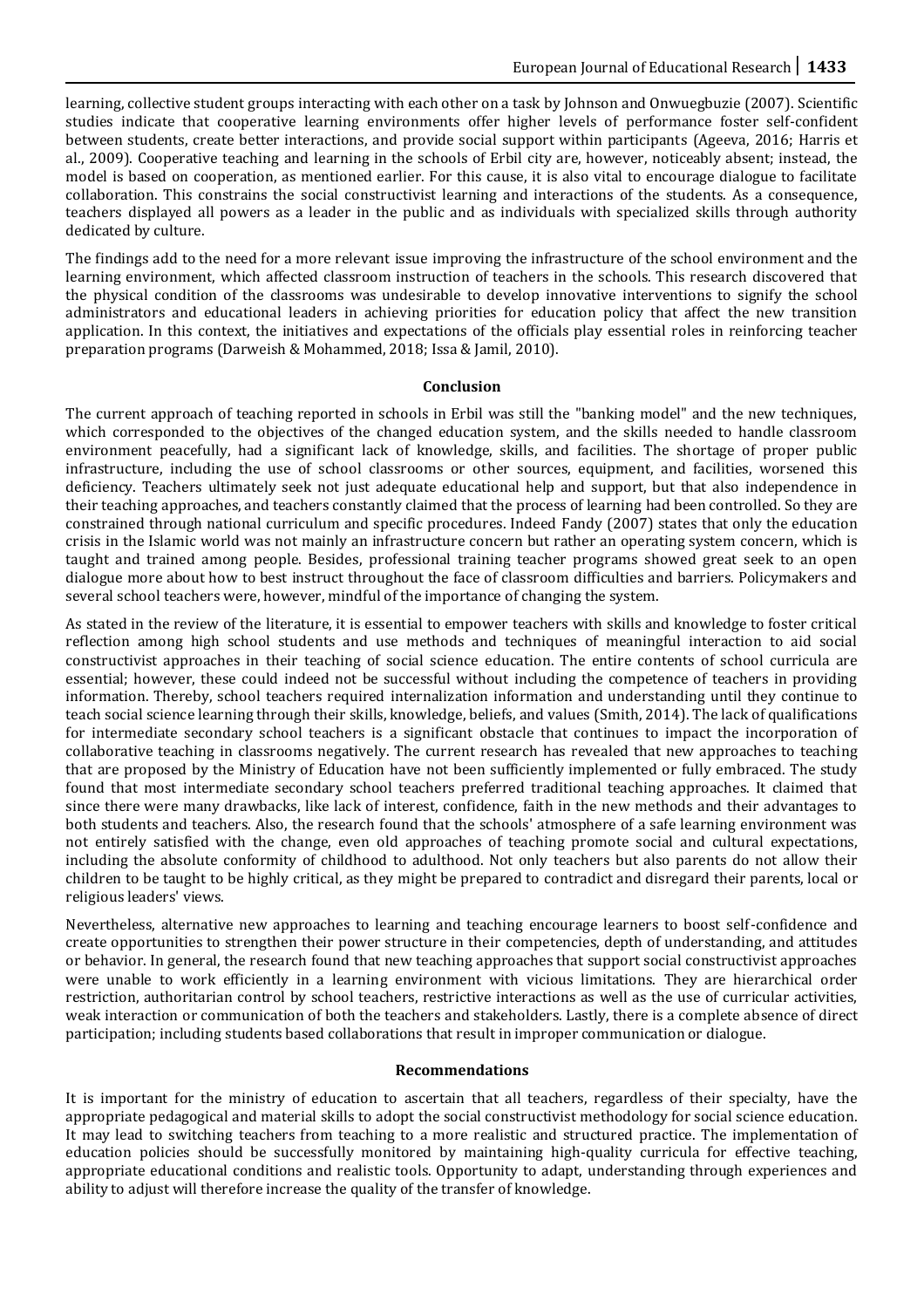It is suggested to examine the suitable social constructivist approach paradigm for conditions in the Iraqi Kurdistan schooling system. A structure must be established that will create and enhance the credibility of teacher development programs and adapt to the school climate and society for a productive transfer of knowledge. There are several ethnic minorities living together who having their own language and culture in the northern region of Iraq. To accept the social constructivist, approach an analysis is needed which should investigate the material and educational strategies to teaching cultural differences of student- diversity in the classroom. Lastly, the existing teaching strategies in regard to social science education in the schools in the region suggested to be explored. What is worth maintaining and what needs to be amended / exempted from current procedures and teaching activities must be identified.

#### **Limitations**

The results should not be interpreted for all teachers because of the above sampling restrictions. Further studies are also needed to obtain data from a wider range of social science teachers and from the geographical area of evidence. If certain additional questions are formed, it would be much more convenient to obtain more detailed relevant data.

#### **References**

- Abbott, D., & Badley, K. (2020). Pedagogy of the oppressed fifty years on: A review essay. *International Journal of Christianity & Education*, *24*(1), 108–115[. https://doi.org/10.1177/2056997119837927](https://doi.org/10.1177/2056997119837927)
- Adams, P. (2006). Exploring social constructivism: theories and practicalities. *Education 3-13*, *34*(3), 243–257. <https://doi.org/10.1080/03004270600898893>
- Ageeva, V. (2016). Theories of social constructivism in anglophone historical epistemology in 2000-2015. *SHS Web of Conferences, 28*(6), 1-4[. https://doi.org/10.1051/shsconf/20162801113](https://doi.org/10.1051/shsconf/20162801113)
- Balisane, H. (2015). Investigation of teachers' attitudes towards computer use in primary education in Kurdistan. *Journal of Education and Practice*, *6*(14), 37–49.
- Beck, C., & Kosnik, C. (2006). Innovations in teacher education: A social constructivist approach. *Brock Education Journal, 17*(1), 111-112.<https://doi.org/10.26522/brocked.v17i1.105>
- Bekerman, Z., & Zembylas, M. (2014). Some reflections on the links between teacher education and peace education: Interrogating the ontology of normative epistemological premises. *Teaching and Teacher Education* , *41*(7), 52–59. <https://doi.org/10.1016/j.tate.2014.03.002>
- Bretherton, D., Weston, J., & Zbar, V. (2003). Peace education in a post-conflict environment: The case of sierra leone. *Prospects, 33*(2), 219–230[. https://doi.org/10.1023/A:1023651031633](https://doi.org/10.1023/A:1023651031633)
- Brophy, J. (Ed.) (2002). *Advances in research on teaching (Vol. 9): Social constructivist teaching: Affordances and constraints.* JAI Press Inc.
- Cardozo, M. T. A. L. (2008). Sri Lanka: in peace or in pieces? A critical approach to peace education in Sri Lanka. *Research in Comparative and International Education*, *3*(1), 19–35.<https://doi.org/10.2304/rcie.2008.3.1.19>
- Cengiz, O. (2015). Social studies teacher candidates views on historical thinking skills. *Educational Research and Reviews*, *10*(14), 2031–2042[. https://doi.org/10.5897/err2015.2294](https://doi.org/10.5897/err2015.2294)
- Chaiklin, S. (2003). The zone of proximal development in vygotsky's analysis of learning and instruction. In A. Kozulin, B. Gindis, V. S. Ageyev & S. M. Miller (Eds.), *Vygotsky's educational theory in cultural context* (pp. 39–64). Cambridge University Press.<https://doi.org/10.1017/CBO9780511840975.004>
- Creswell, J. W., Hanson, W. E., Clark Plano, V. L., & Morales, A. (2007). Qualitative research designs: Selection and implementation. *The Counseling Psychologist, 35*(2), 236–264[. https://doi.org/10.1177/0011000006287390](https://doi.org/10.1177/0011000006287390)
- Darweish, M., & Mohammed, M. A. (2018). History education in schools in Iraqi Kurdistan: Representing values of peace and violence. *Journal of Peace Education*, *15*(1), 48–75[. https://doi.org/10.1080/17400201.2017.1409198](https://doi.org/10.1080/17400201.2017.1409198)
- Djordjevic, B., Spirtovic, O., Pazar, N., Acimovic, D., & Pazar, N. (2016). Social constructivism and technology. *International Journal of Business and Social Science, 7*(11), 178–189.
- Drake, F. D., & Brown, S. D. (2003). A systematic approach to improve students' historical thinking. *The History Teacher, 36*(4), 465-489[. https://doi.org/10.2307/1555575](https://doi.org/10.2307/1555575)
- Fandy, M. (2007). Enriched Islam: The Muslim crisis of education. *Survival, 49*(2), 77–98. <https://doi.org/10.1080/00396330701437744>
- Flick, U. (2018). *An introduction to qualitative research* (4th ed.). SAGE Publications.
- Grunbaum, N. N. (2007). Identification of ambiguity in the case study research typology: what is a unit of analysis?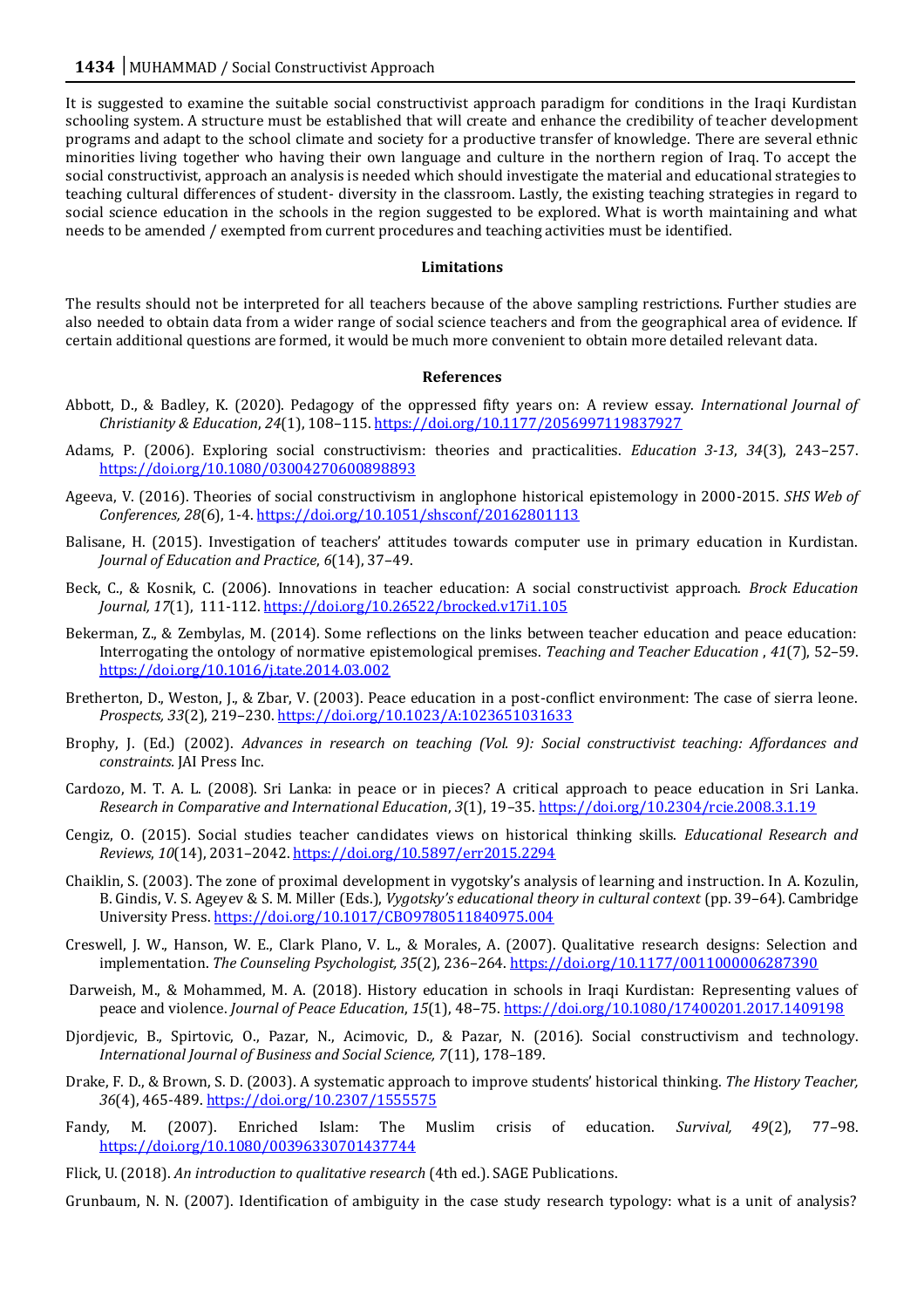*Qualitative Market Research: An International Journal, 10*(1), 78–97. https //doi:10.1108/13522750710720413

- Harris, J., Mishra, P., & Koehler, M. (2009). Teachers' technological pedagogical content knowledge and learning activity types: Curriculum-based technology integration refrained. *Journal of Research on Technology in Education, 41*(4), 393–416[. https://doi.org/10.1080/15391523.2009.10782536](https://doi.org/10.1080/15391523.2009.10782536)
- Isaacs, L. A. (2013). *Social constructivism and collaborative learning in social networks: The case of an online masters programme in adult learning* [Unpublished master's thesis]. University of the Western Cape
- Issa, J. H., & Jamil, H. (2010). Overview of the education system in contemporary Iraq. *European Journal of Social Sciences*, *14*(3), 360–368.
- Johnson, R. B., & Onwuegbuzie, A. J. (2007). Toward a definition of mixed methods research. *Journal of Mixed Methods Research*, *1*(2), 112-133[. https://doi.org/10.1177/1558689806298224](https://doi.org/10.1177/1558689806298224)
- Jonassen, D. H., & Kim, B. (2010). Arguing to learn and learning to argue: Design justifications and guidelines. *Educational Technology Research and Development, 58*(4), 439–457[. https://doi.org/10.1007/s11423-009-9143-8](https://doi.org/10.1007/s11423-009-9143-8)
- Kalpana, T. (2014). A constructivist perspective on teaching and learning: A conceptual framework. *International Research Journal of Social Sciences*, *3*(1), 27–29.
- Karagiorgi, Y., & Symeou, L. (2005). Translating constructivism into instructional design: Potential and limitations. *Educational Technology & Society, 8*(1), 17-27.
- Keengwe, J., Onchwari, G., & Wachira, P. (2008). Computer technology integration and student learning: Barriers and promise. *Journal of Science Education and Technology, 17*(6), 560-565.
- Levin, T., & Wadmany, R. (2006). Teachers' beliefs and practices in technology-based classrooms: A developmental view. *Journal of Research on Technology in Education, 39*(2), 157–181. <https://doi.org/10.1080/15391523.2006.10782478>
- Ludwig, C. (2014). Teaching the inferno in Iraqi Kurdistan: A case study in education. *International Journal of Arts & Sciences*, *7*(6), 149–163.
- Maxwell, J. A. (2009). Designing a qualitative study. In L. Bickman & D. J. Rog (Eds.), *The SAGE handbook of applied social research methods* (2nd ed., pp. 214–253). SAGE Publications, Inc.
- Merriam, S. B. (2009). *Qualitative research: A guide to design and implementation*. John Wiley & Sons.
- Mishra, R. (2014). Social constructivism and teaching of social science. *Journal of Social Studies Education Research, 5*(2), 1-13.
- Mohammed, A. (2016). *Peace education in Iraqi Kurdistan schools : An analysis of human rights and history education curriculum*. EThOS[. https://ethos.bl.uk/OrderDetails.do?uin=uk.bl.ethos.681414](https://ethos.bl.uk/OrderDetails.do?uin=uk.bl.ethos.681414)
- Muhammad, A. E. (2020a). The 21st century learning as a knowledge age: the effects on teacher's transforming teacher's knowledge in technology-rich environment in social studies education. *Journal of Critical Reviews*, *7*(7), 286–294[. https://doi.org/10.31838/jcr.07.07.46](https://doi.org/10.31838/jcr.07.07.46)
- Muhammad, A. E. (2020b). Critical thinking as a dimension of constructivist learning in social studies education: A study of teachers' attitudes in secondary education. *Journal of Studies in Education*, *10*(2), 1-25. <https://doi.org/10.5296/jse.v10i2.16763>
- Palincsar, A. S. (1998). Social constructivist perspectives on teaching and learning. *Annual Review of Psychology, 49*(1), 345-375[. https://doi.org/10.1146/annurev.psych.49.1.345](https://doi.org/10.1146/annurev.psych.49.1.345)
- Patton, M. (1990). *Qualitative evaluation and research methods.* Sage Publications. <https://doi.org/10.1002/nur.4770140111>
- Patton, M. Q. (2002). Two decades of developments in qualitative inquiry: A personal, experiential perspective. *Qualitative Social Work*, *1*(3), 261-283[. https://doi.org/10.1177/1473325002001003636](https://doi.org/10.1177/1473325002001003636)
- Punch, K. F. (2005). *Introduction to social research: Quantitative & qualitative approaches*. (2nd ed.). SAGE Publications.
- Rosenfeld, M., & Rosenfeld, S. (2006). Understanding teacher responses to constructivist learning environments: Challenges and resolutions. *Science Education*, *90*(3), 385–399.<https://doi.org/10.1002/sce.20140>
- Rowley, J. (2002). Using case studies in research. *Management Research News*, *25*(1), 16-27. <https://doi.org/10.1108/01409170210782990>
- Schweisfurth, M. (2011). Learner-centred education in developing country contexts: From solution to problem? *International Journal of Educational Development*, *31*(5), 425-432[. https://doi.org/10.1016/j.ijedudev.2011.04.009](https://doi.org/10.1016/j.ijedudev.2011.04.009)